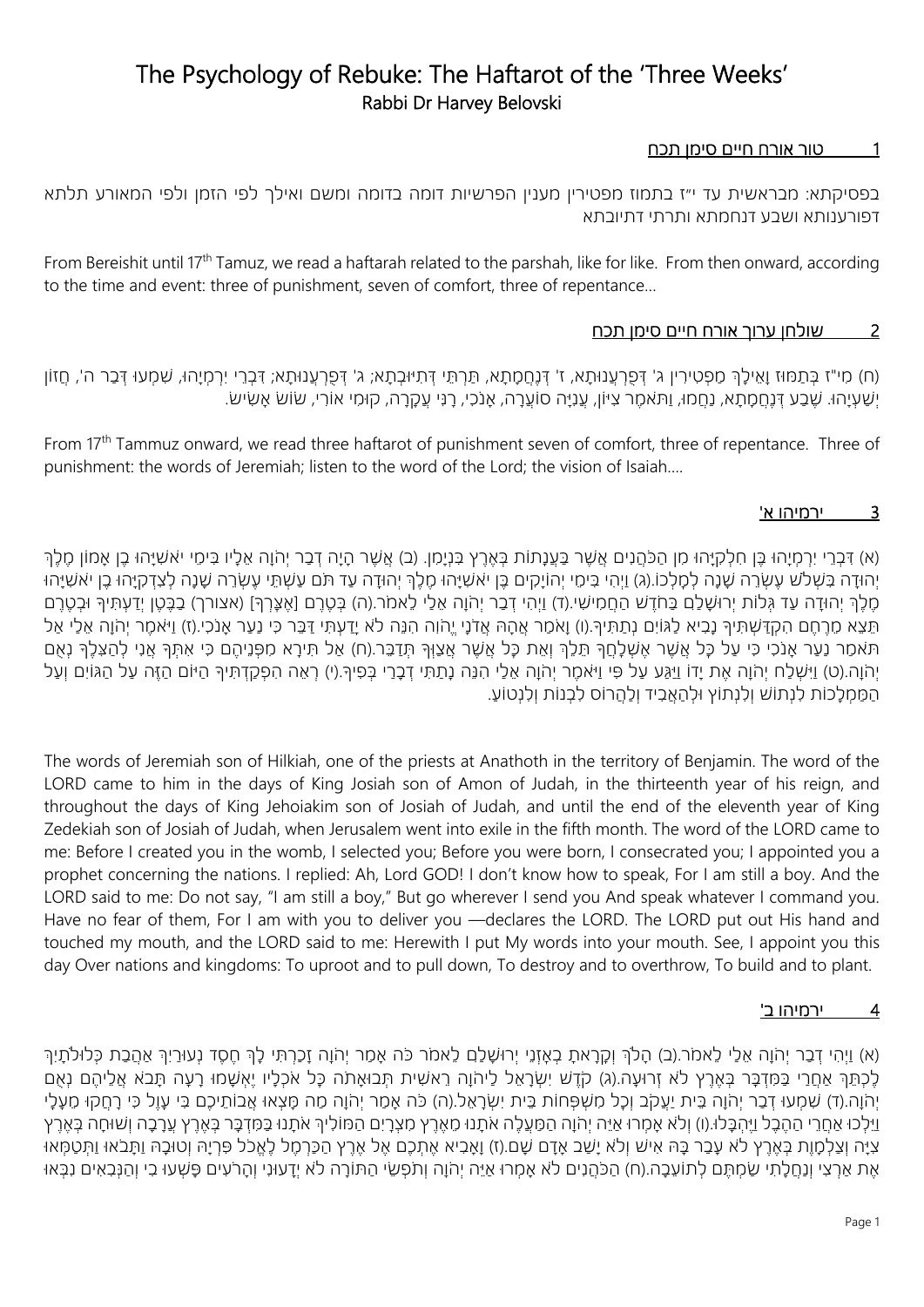# The Psychology of Rebuke: The Haftarot of the 'Three Weeks' Rabbi Dr Harvey Belovski

ַבְּבַּעַל וְאַחֵרֵי לֹא יוֹעְלוּ הָלָכוּ.(ט) לָכֵן עֹד אָרִיב אִתְּכֶם נִאָם יְהֹוֶה וְאֵת בְּנֵי בְנֵיכֶם אָרִיב.(י) כִּי עִבְרוּ אִיֵּי כָתִיִּים וּרְאוּ וְקֶדָר שִׁלְחוּ ְו ִה ְת ְבּוֹנ ְ נוּ מ ֹא ְ ד וּר ֵ אוּ ה ָ ן הְי ָת ָה כּזֹאת.

The word of the LORD came to me, saying, Go proclaim to Jerusalem: Thus said the LORD: I accounted to your favor The devotion of your youth, Your love as a bride— How you followed Me in the wilderness, In a land not sown. Israel was holy to the LORD, The first fruits of His harvest. All who ate of it were held guilty; Disaster befell them —declares the LORD. Hear the word of the LORD, O House of Jacob, Every clan of the House of Israel! Thus said the LORD: What wrong did your fathers find in Me That they abandoned Me And went after delusion and were deluded? They never asked themselves, "Where is the LORD, Who brought us up from the land of Egypt, Who led us through the wilderness, A land of deserts and pits, A land of drought and darkness, A land no man had traversed, Where no human being had dwelt?" I brought you to this country of farm land To enjoy its fruit and its bounty; But you came and defiled My land, You made My possession abhorrent. The priests never asked themselves, "Where is the LORD?" The guardians of the Teaching ignored Me; The rulers rebelled against Me, And the prophets prophesied by Baal And followed what can do no good. Oh, I will go on accusing you —declares the LORD— And I will accuse your children's children! Just cross over to the isles of the Kittim and look, Send to Kedar and observe carefully; See if aught like this has ever happened:

## 5 ישעיהו א'

(א) חֲזוֹן יְשַׁעְיָהוּ בֶן אָמוֹץ אֲשֶׁר חָזָה עַל יְהוּדָה וִירוּשָׁלָם בִּימֵי עֻזָּיָהוּ יוֹתָם אָחָז יִחִזְקִיָּהוּ מלכֵי יִהוּדָה.(ב) שִׁמִעוּ שַׁמַיִם וְהַאֵזִינִי אֶרֵץ כִּי יִהֹוֶה דָּבֵר כָּנִים גִּדַּלְתִּי וְרוֹמָמִתִּי וְהֵם פָּשִׁעוּ כִי.(ג) יָדַע שׁוֹר קֹנֶהוּ וַחֲמוֹר אֶבוּס כִּעָלָיו יִשְׂרָאֵל לֹא יָדַע עַמִּי לֹא הִתְבּוֹנָן.(ד) ֿהוֹי גּוֹי חֹטֵא עַם כֶּבֶד עָוֹן זֵרַע מִרֵעִים כָּנִים מַשְׁחִיתִים עָזָבוּ אֵת יְהֹוֶה נְאֲצוּ אֵת קָדוֹשׁ יִשְׂרָאֵל נָזֹרוּ אָחוֹר.(ה) עַל מָה תָכּוּ עוֹד תּוֹסִיפוּ סָרָה כָּל רֹאשׁ לָחֱלִי וְכָל לֵבָב דַּוָּי.(ו) מִכַּף רֶגֶל וְעַד רֹאשׁ אֵין בּוֹ מִתֹם פֶּצַע וְחַבּוּרָה וּמַכָּה טְרִיָּה לֹא זֹרוּ וְלֹא חֻבָּשׁוּ וְלֹא ָרְכָּכָה בַּשַּׁמָן.(ז) אַרְצָכֶם שְׁמָמָה עָרֶיכֶם שְׂרָפוֹת אֵשׁ אַדְמָתְכֶם לְנֵגְדָּכֶם זַרִים אֹכָלְים אֹתָהּ וּשְׁמָמָה כָּמְהִפֶּכֶת זַרִים.(ח) וְנוֹתְרַה ַּבַת צִיּוֹן כְּסֻכָּה בְכָרֶם כִּמְלוּנָה בְמִקְשָׁה כְּעִיר נְצוּרָה.(ט) לוּלֵי יְהֹוָה צְבָאוֹת הוֹתִיר לָנוּ שָׂרִיד כִּמְעָט כִּסְדֹם הָיִינוּ לַעֲמֹרָה דָּמִינוּ.(י) ֹשִׁמְעוּ דָּבַר יְהֹוָה קָצִינֵי סָדֹם הַאֵזִינוּ תּוֹרַת אֱלֹהֵינוּ עַם עֵמֹרָה.(יא) לָמָה לִי רֹב זָבְחֵיכֶם יֹאמַר יִהֹוֶה שָׂבַעִתִּי עֹלוֹת אֵילִים וְחֵלֵב ְמִרִיאִים וַדַם פַּרִים וּכְבָשִׂים וְעַתּוּדִים לֹא חַפַּצְתִּי.

The prophecies of Isaiah son of Amoz, who prophesied concerning Judah and Jerusalem in the reigns of Uzziah, Jotham, Ahaz, and Hezekiah, kings of Judah. Hear, O heavens, and give ear, O earth, For the LORD has spoken: "I reared children and brought them up— And they have rebelled against Me! An ox knows its owner, An ass its master's crib: Israel does not know, My people takes no thought." Ah, sinful nation! People laden with iniquity! Brood of evildoers! Depraved children! They have forsaken the LORD, Spurned the Holy One of Israel, Turned their backs [on Him]. Why do you seek further beatings, That you continue to offend? Every head is ailing, And every heart is sick. From head to foot No spot is sound: All bruises, and welts, And festering sores— Not pressed out, not bound up, Not softened with oil. Your land is a waste, Your cities burnt down; Before your eyes, the yield of your soil Is consumed by strangers— A wasteland as overthrown by strangers! air Zion is left Like a booth in a vineyard, Like a hut in a cucumber field, Like a city beleaguered. Had not the LORD of Hosts Left us some survivors, We should be like Sodom, Another Gomorrah. Hear the word of the LORD, You chieftains of Sodom; Give ear to our God's instruction, You folk of Gomorrah! "What need have I of all your sacrifices?" Says the LORD. "I am sated with burnt offerings of rams, And suet of fatlings, And blood of bulls; And I have no delight In lambs and he-goats.